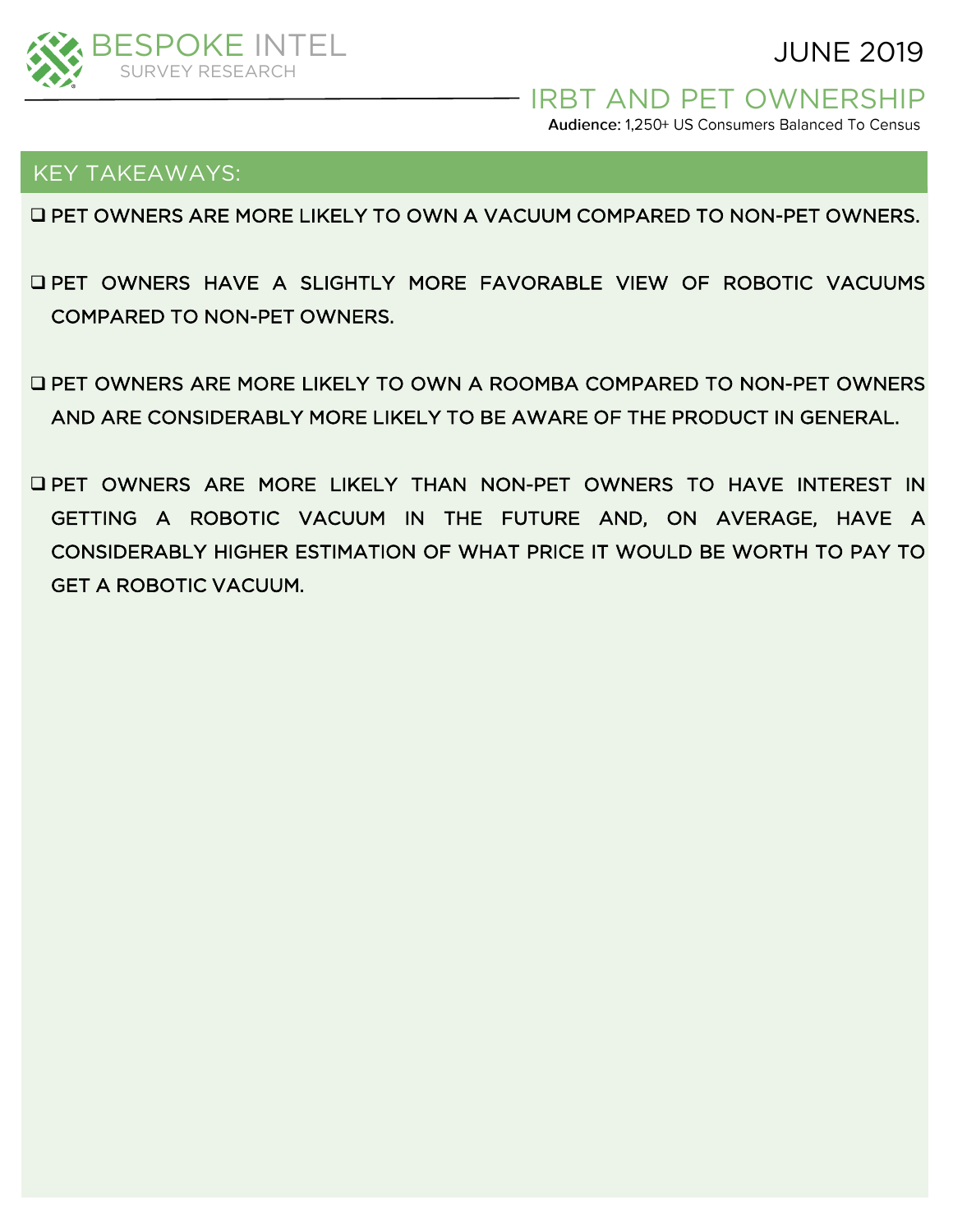## WHICH CLEANING APPLIANCES BEST DESCRIBES YOUR PRIMARY VACUUM CLEANER?

### Posed to all respondents

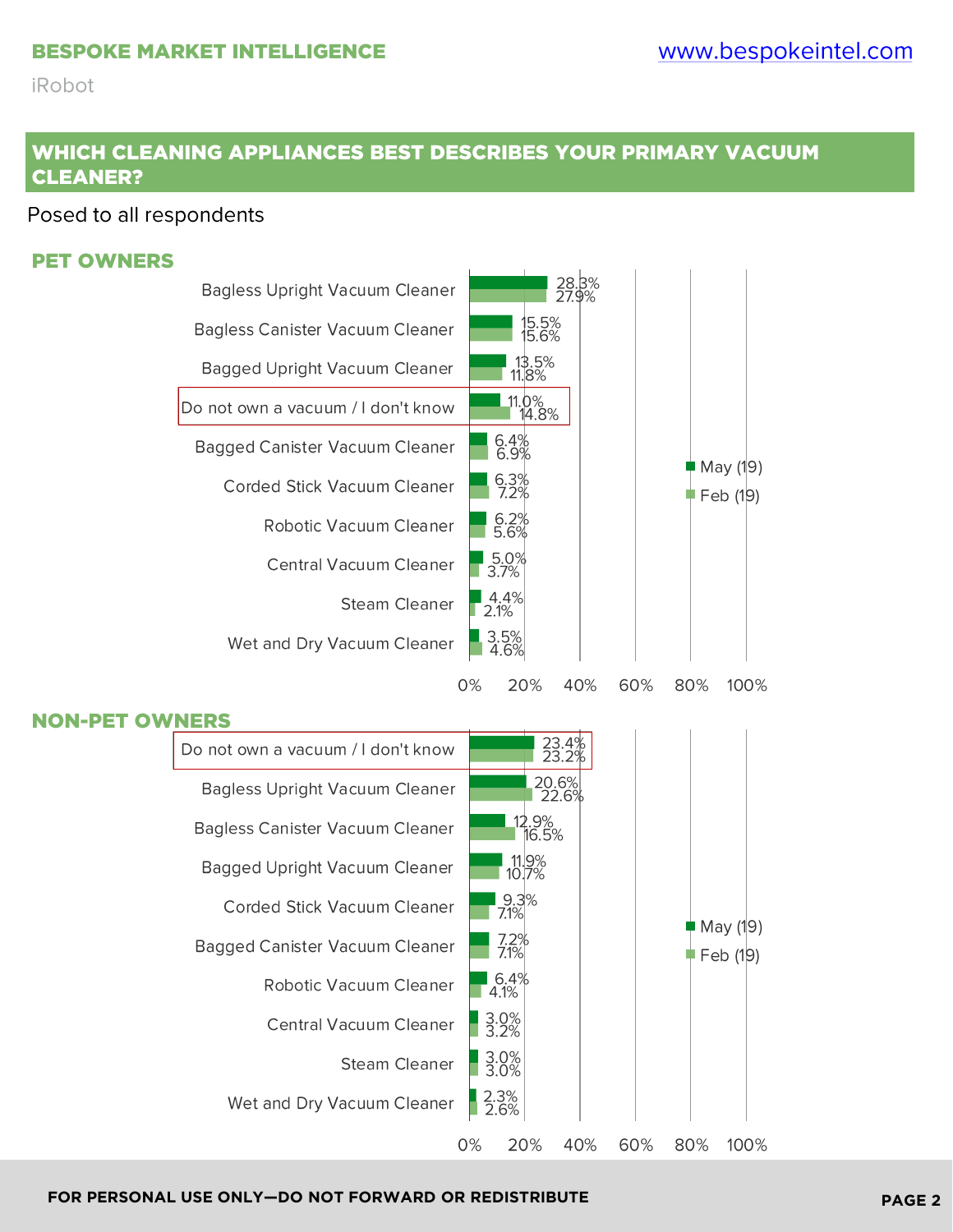#### BESPOKE MARKET INTELLIGENCE

#### **iRobot**

## WHAT IS THE MOST IMPORTANT FACTOR FOR YOU WHEN MAKING A VACUUM PURCHASE?

### Posed to all respondents

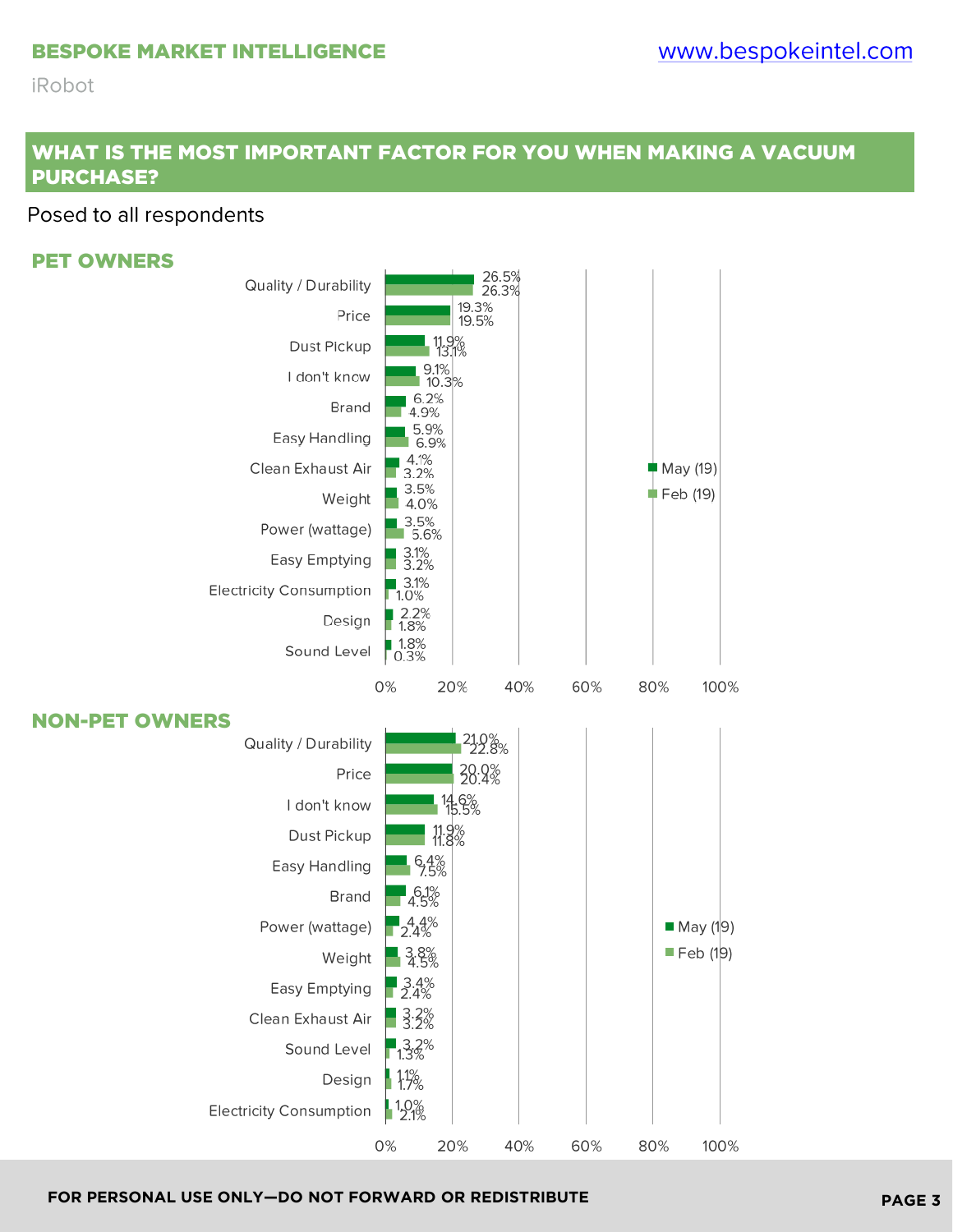# WHAT IS YOUR OPINION OF ROBOTIC VACUUM CLEANERS?

## Posed to all respondents







### NON-PET OWNERS

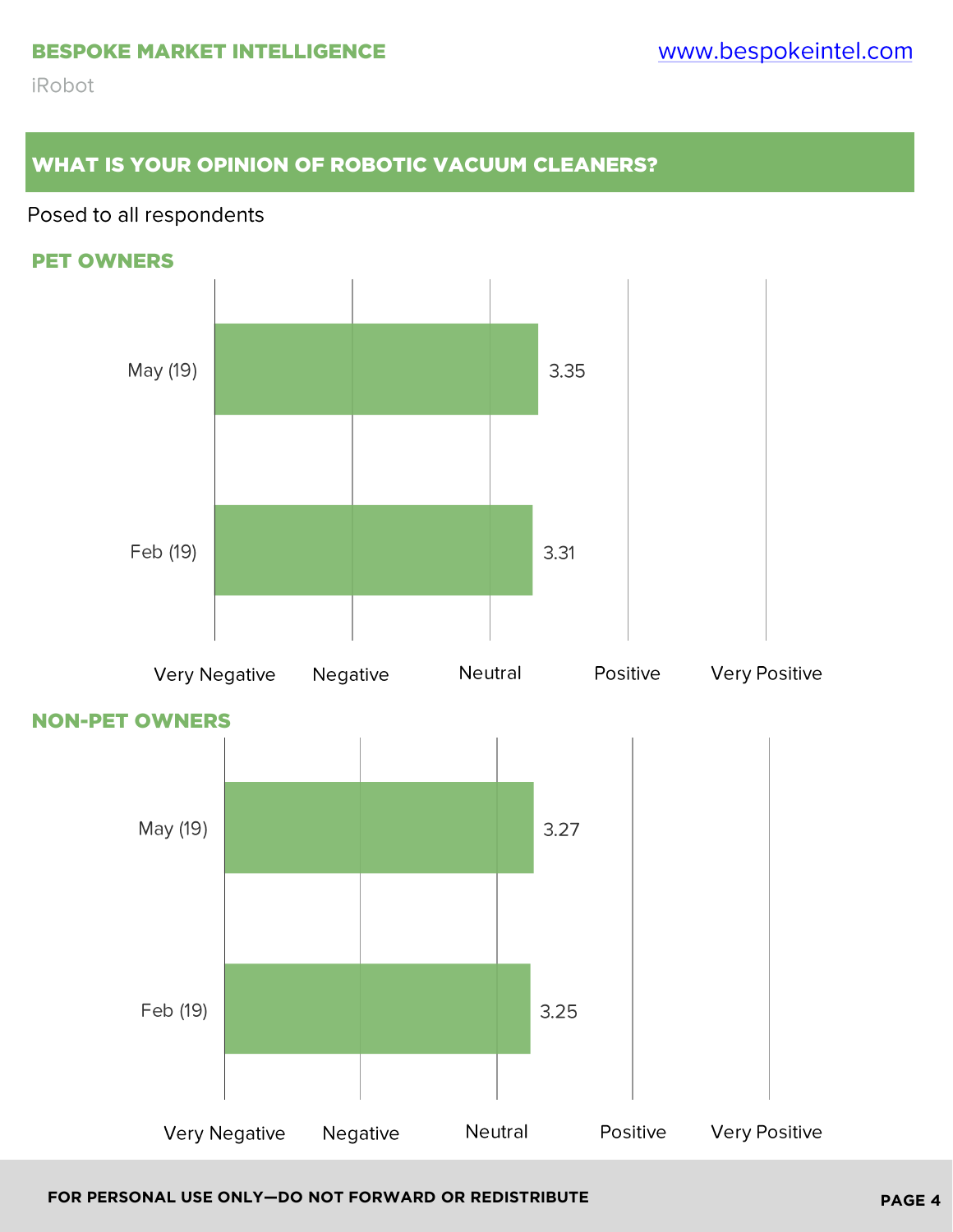## WHAT IS YOUR EXPERIENCE WITH IROBOT (ROOMBA ROBOT VACUUMS AND BRAAVA JET MOPS)?

Posed to all respondents

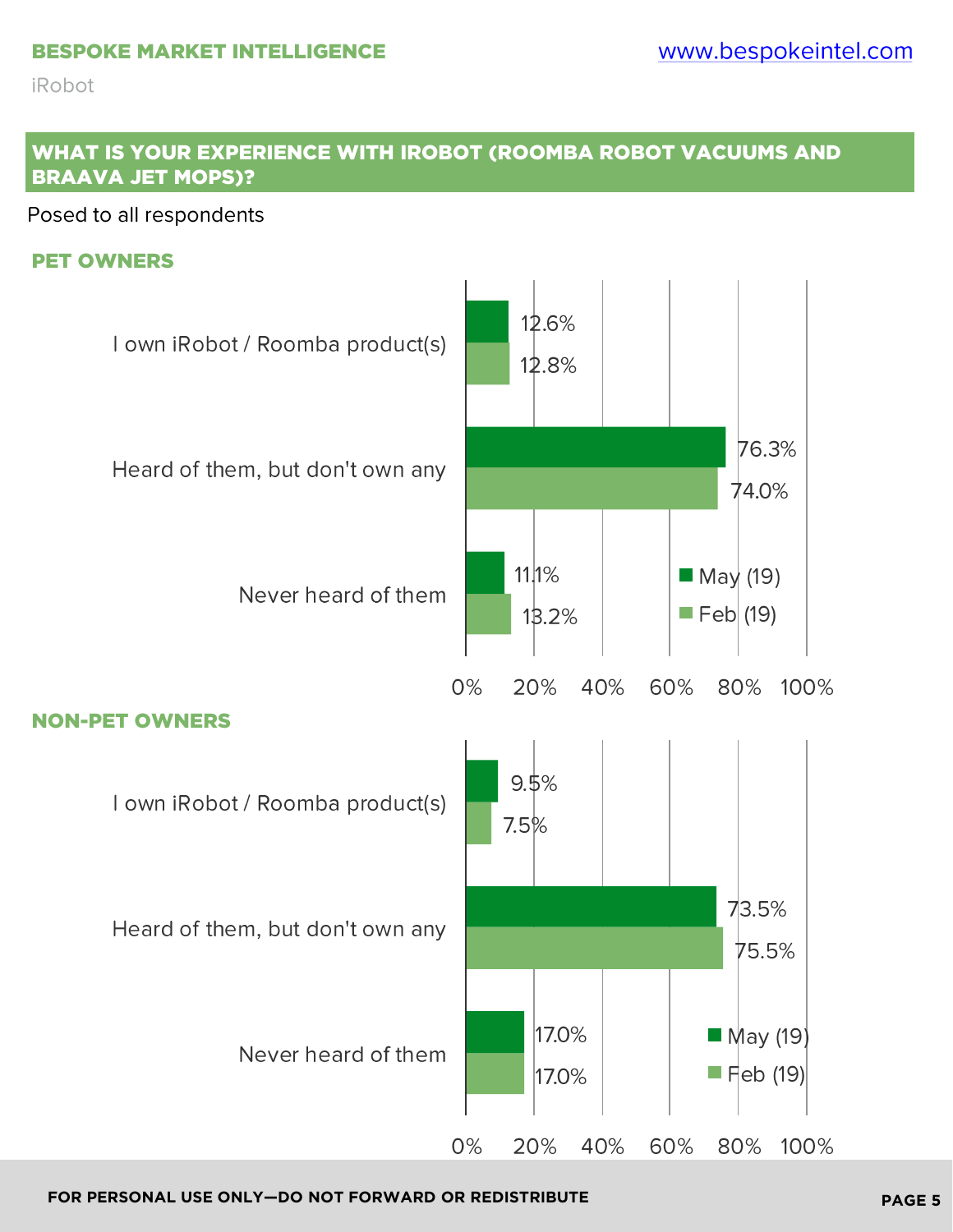# WHAT IS YOUR EXPERIENCE WITH ROBOTIC VACUUMS?

Posed to respondents who have heard of iRobot but do not own one or have never heard of iRobot.

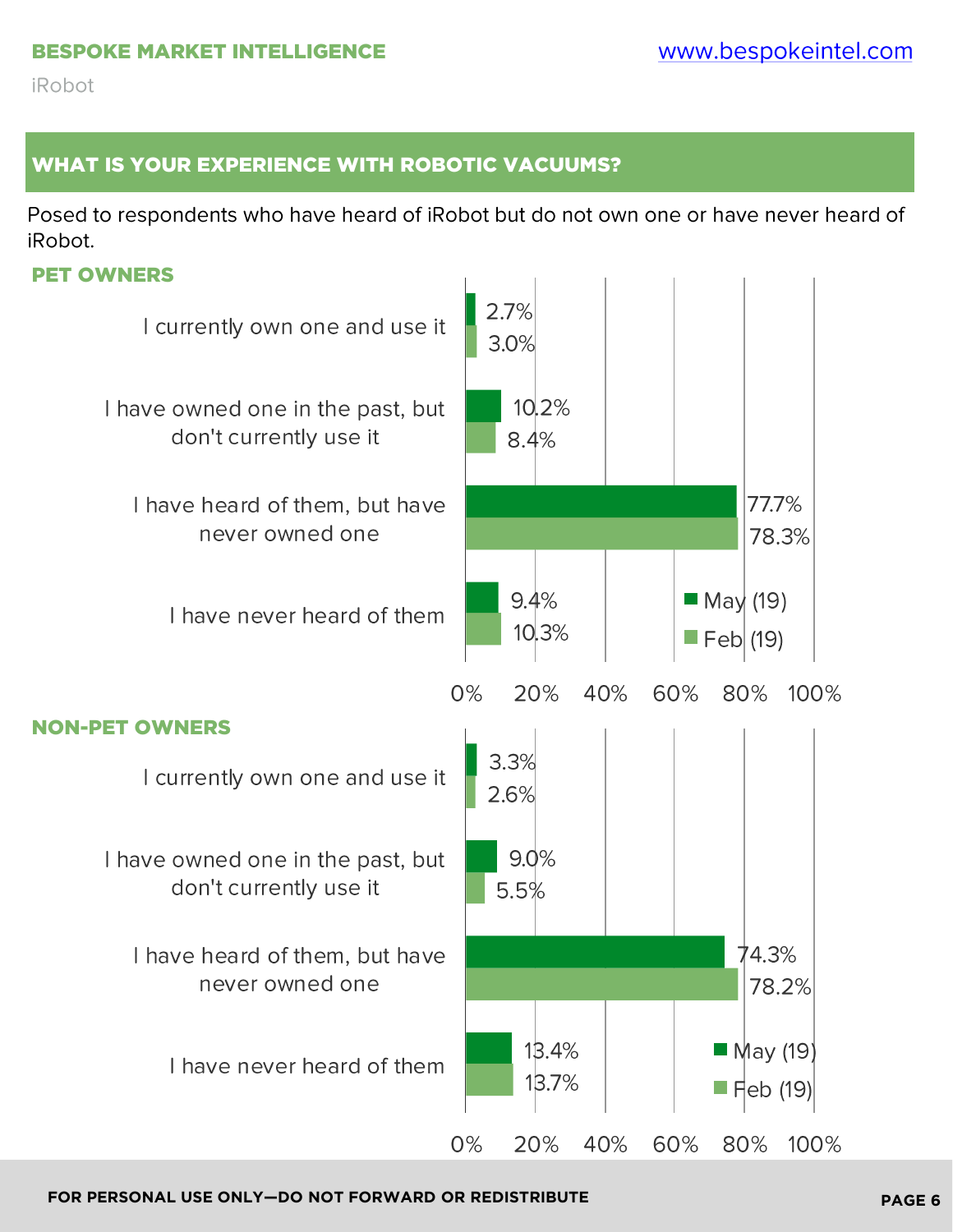#### BESPOKE MARKET INTELLIGENCE

**iRobot** 

## WHY DON'T YOU OWN A ROBOTIC VACUUM?

Posed to respondents who have heard of iRobot but do not own one or have never heard of iRobot.

### PET OWNERS

Feb (19) May (19)



NON-PET OWNERS

Feb (19) May (19)

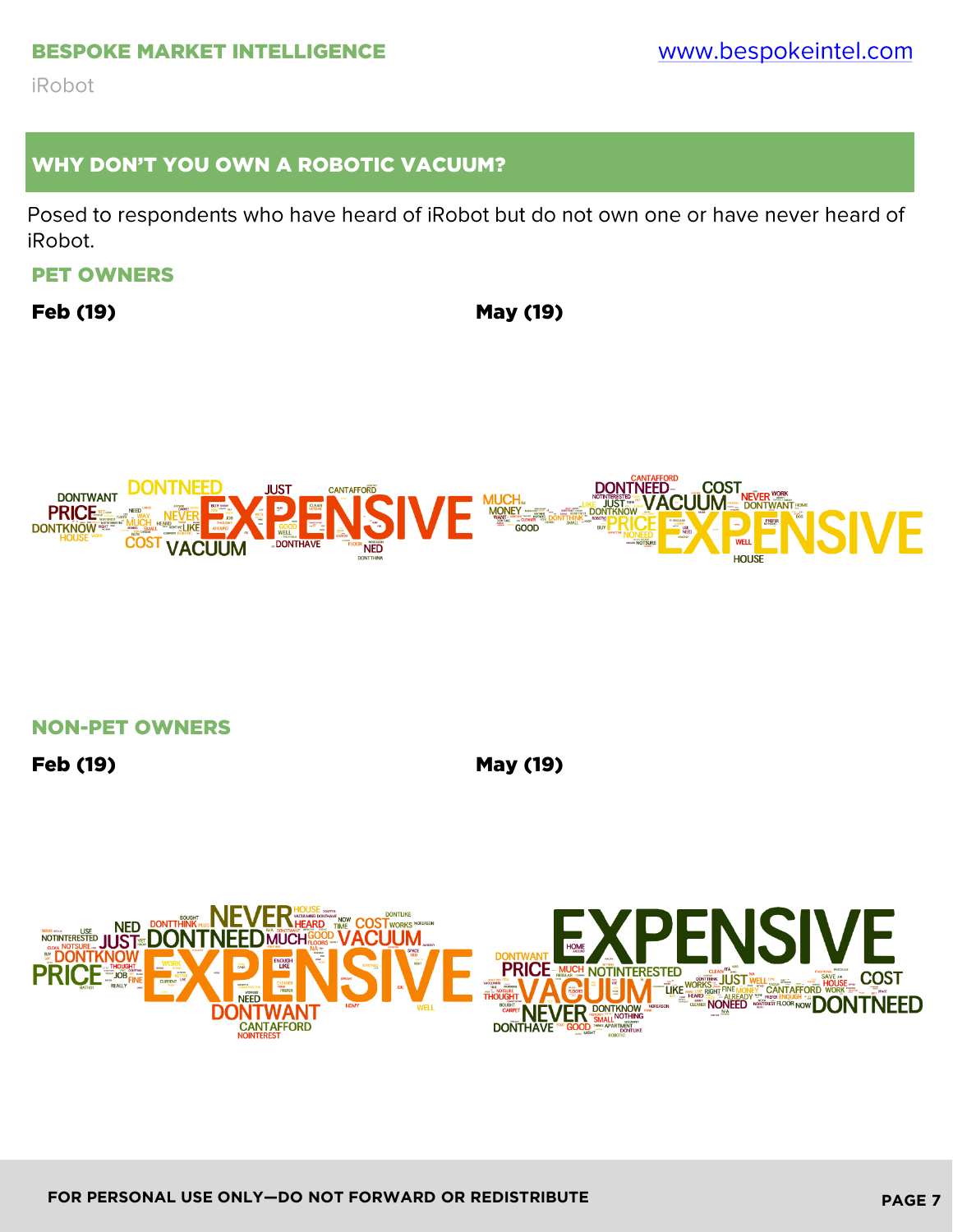## DO YOU HAVE ANY INTEREST IN GETTING A ROBOTIC VACUUM IN THE FUTURE?

Posed to respondents who have owned robotic vacuums but do not use them anymore, has heard of robotic vacuums but has never owned one, or has never heard of robotic vacuums

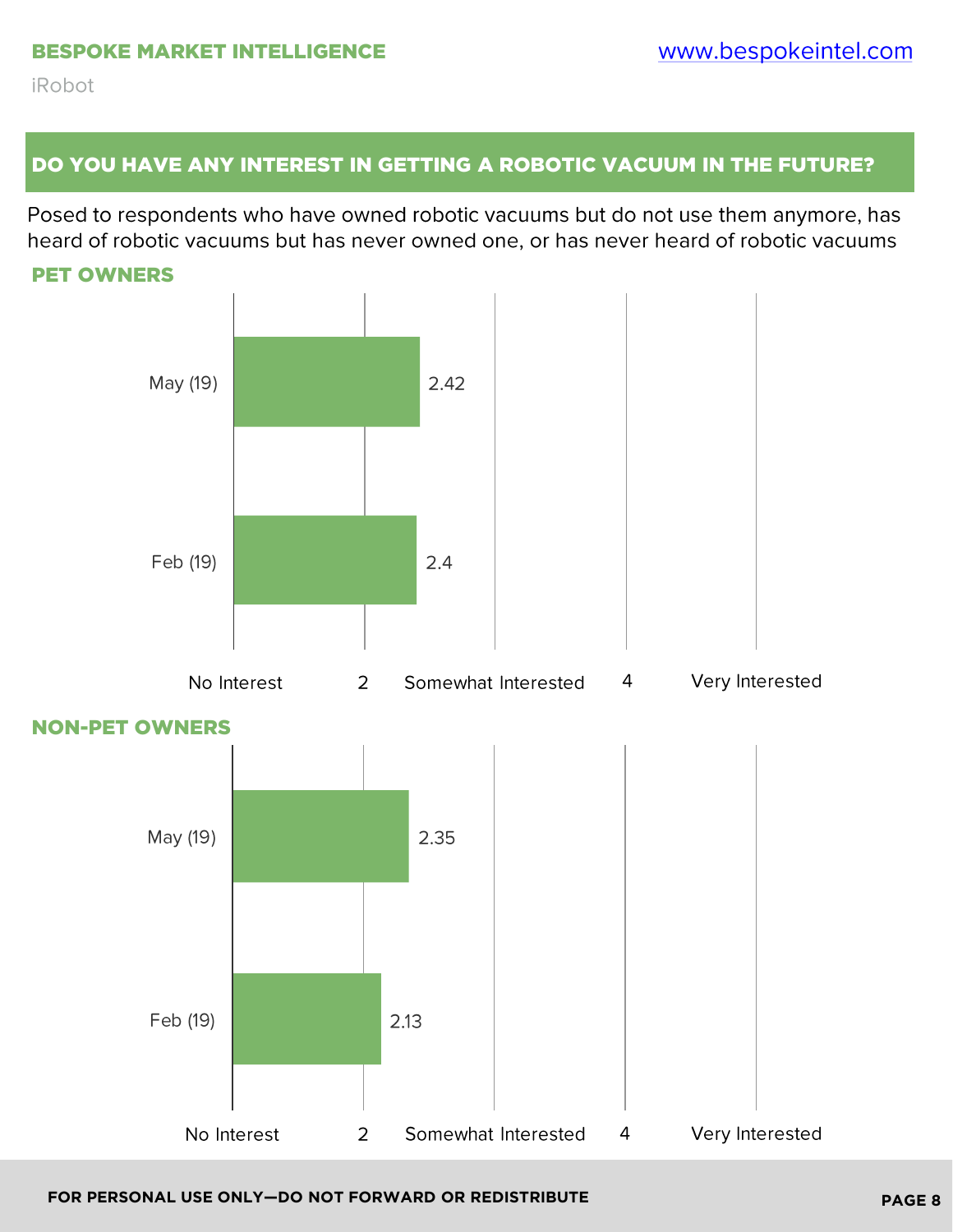# HOW LIKELY ARE YOU TO BUY A ROBOTIC VACUUM IN THE NEXT 12 MONTHS?

Posed to respondents who have owned robotic vacuums but do not use them anymore, has heard of robotic vacuums but has never owned one, or has never heard of robotic vacuums